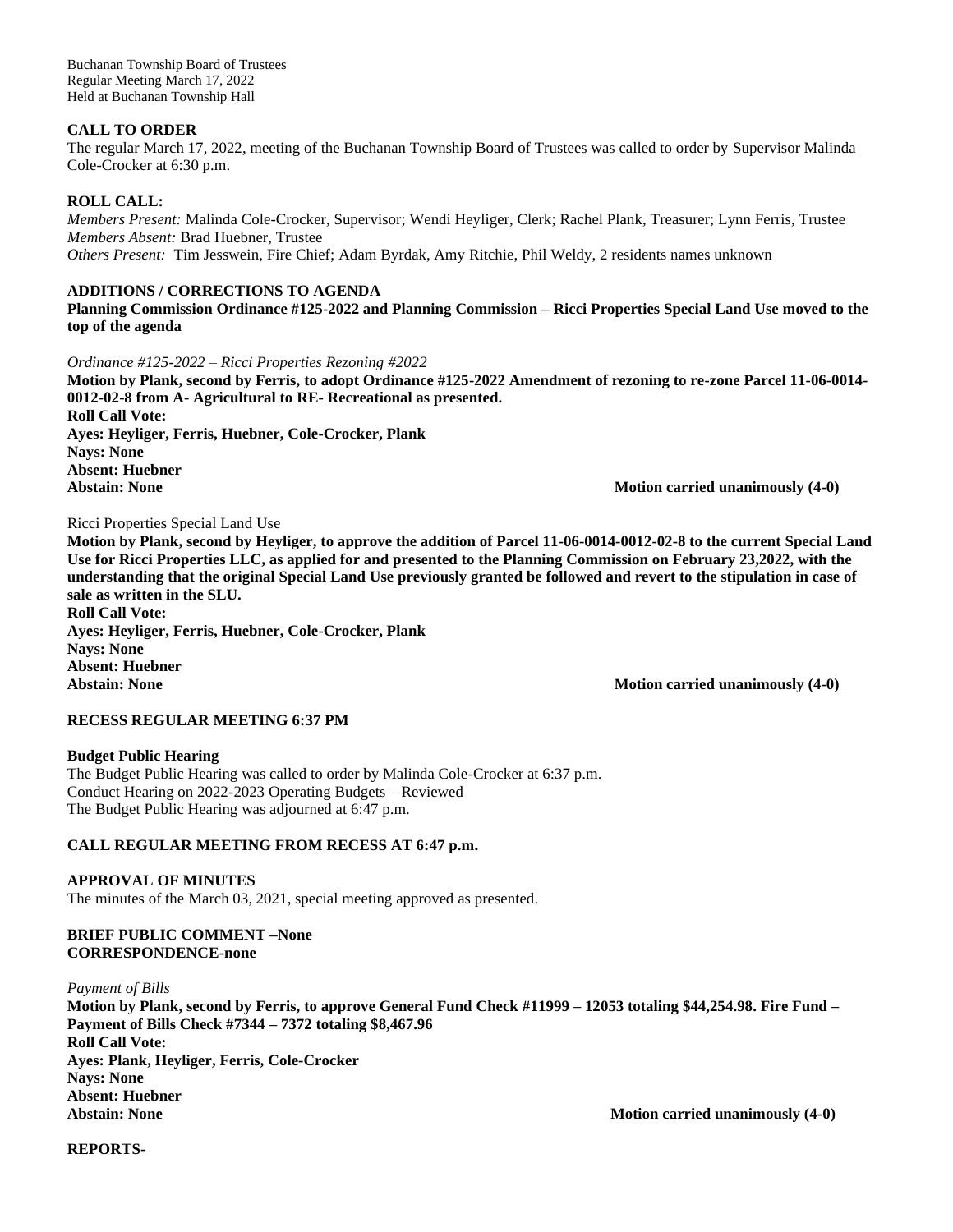Buchanan Township Board of Trustees Regular Meeting March 17, 2022 Held at Buchanan Township Hall Treasurer's Report – Plank reported current year delinquent taxes turned over to the county \$133,633.09, down from \$145,301.41 from 22020-2021. Plank Announced new hire, Andrew Lipp to Deputy Treasurer Position. Sherriff's Report for December 2021 and January 2022*- on file* BARB Report – Did Not Meet SEBCLA – Cole-Crocker Reported Planning Commission- Plank Reported Fire- Jesswein requested to move ahead on quote #794 for garage doors. Was previously approved, no vote needed. Updated details on the Fire Truck that is in the repair shop.

## **UNFINISHED BUSINESS –**None

#### **NEW BUSINESS**

*Rose Pest Solutions – 2022 Special Service Agreement* **Motion by Heyliger, second by Plank, to approve contract with Rose Pest as written for the 2022 visit schedule. Roll Call Vote: Ayes: Plank, Heyliger, Ferris, Cole-Crocker Nays: None Absent: Huebner** Abstain: None **Motion carried unanimously (4-0)** Motion carried unanimously (4-0)

*Approval of Meeting Dates and Township Holidays*

**Motion by Plank, second by Ferris, to approve 2022-2023 schedule as amended. Voice** Vote: **Motion carried unanimously (4-0)** 

#### *Landfill Vouchers for April and October*

**Motion by Cole-Crocker, second by Plank, to approve landfill vouchers for April 2022 and October 2022. Roll Call Vote: Ayes: Cole-Crocker, Plank, Heyliger, Ferris Nays: None Absent: Huebner Motion carried unanimously (4-0)** 

#### *Sound Panels for Building Foyer*

**Motion by Plank, second by Heyliger, to approve quote for sound panels and installation from RMC Construction as presented. Roll Call Vote: Ayes: Cole-Crocker, Plank, Heyliger, Ferris Nays: None Absent: Huebner** Abstains: None **Motion carried unanimously (4-0) Motion carried unanimously (4-0)** 

#### *PC Consultants, Inc. Estimates*

**Motion by Plank, second by Heyliger, to approve purchase of Dell Latitude 5520 Laptop as presented on page 2 of the estimate #2727 from PC Consultants and not to exceed \$2,929.04. Roll Call Vote: Ayes: Plank, Heyliger, Ferris, Cole-Crocker, Nays: None Absent: Huebner** Abstains: None **Motion carried unanimously (4-0) Motion carried unanimously (4-0)** 

*Resolution #2022-09 Amending Budget – General Fund*  **Motion by Plank, second by Ferris, to approve Resolution #2022-09 to Amend the General Fund Budget for the 2021-2022 fiscal year as presented. Roll Call Vote: Ayes: Heyliger, Ferris, Cole-Crocker, Plank Nays: None Absent: Huebner** Abstains: None **Motion carried unanimously (4-0) Motion carried unanimously (4-0)**